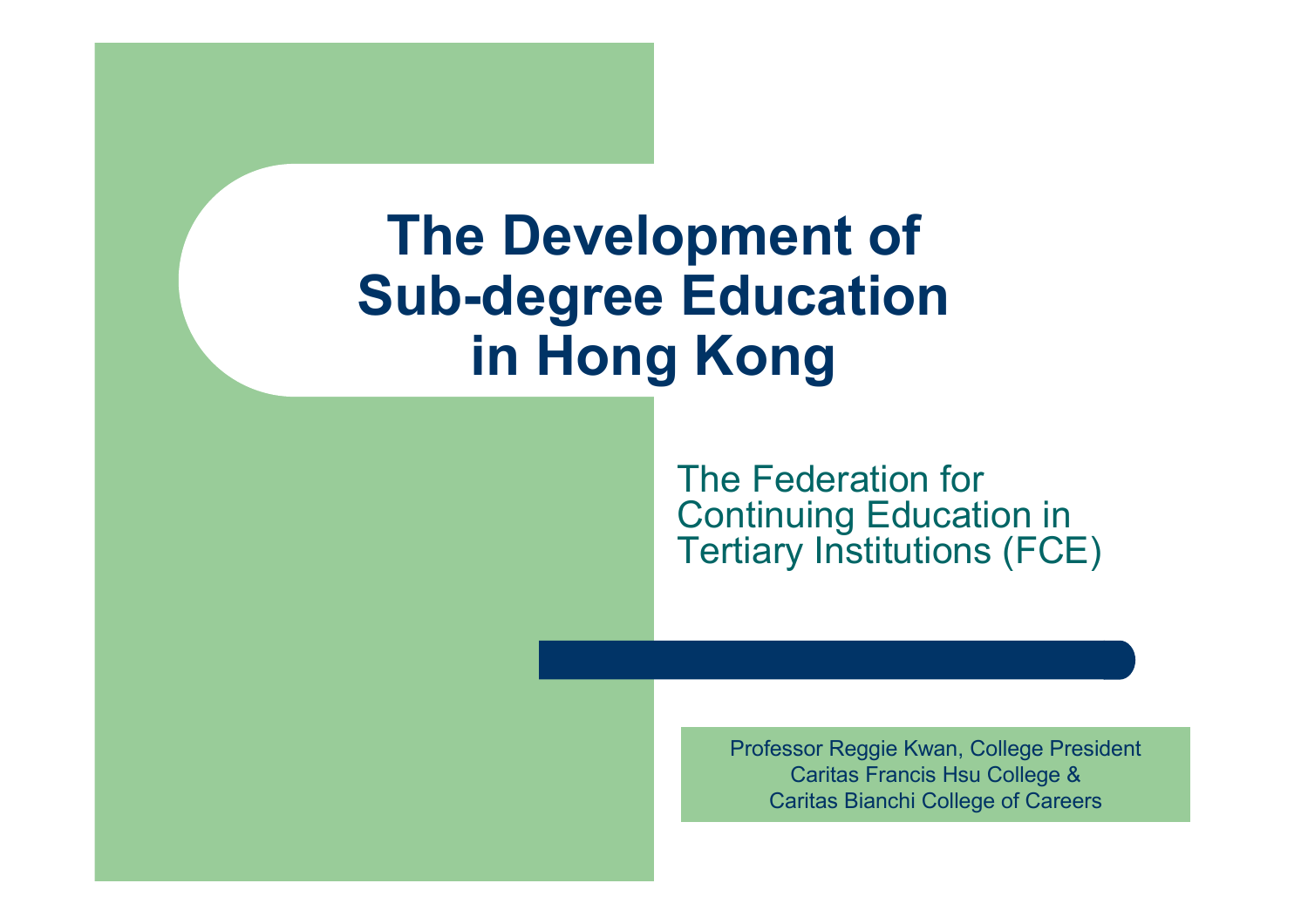# What is Sub-degree?

#### **Background**

- In 2000, the Government announced its policy objective to enabling 60% of all secondary school leavers to receive post-secondary education by 2010.
- Sub-degree courses include Associate Degree, Higher Diploma and Professional Diploma.
- Self-financed sub-degree sector includes 20 such<br>institutions, some are private providers and some institutions, some are private providers and some are the extension arms of UGC-funded institutions.
- The Government objective of raising participation rate was achieved within six years.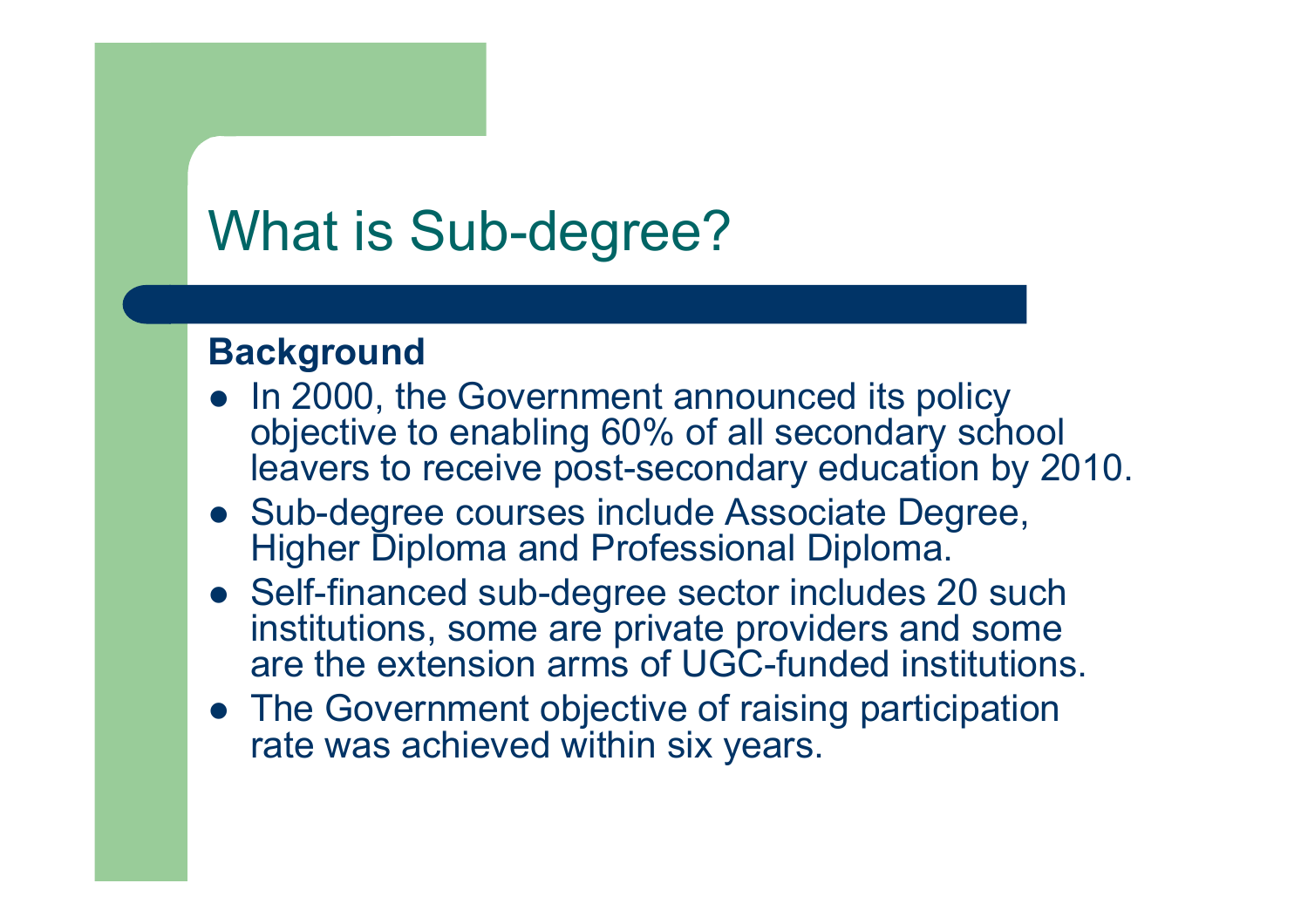### FCE and EDB worked closely on the development of Sub-degree (1)

- The Federation for Continuing Education in Tertiary Institutions<br>(FCF) was astablished in 1004 to premete lifeleng learning in (FCE) was established in 1994 to promote lifelong learning in Hong Kong. FCE is a self-funded and not-for-profit organization.
- Its current membership consists of fourteen institutions: The University of Hong Kong, Hong Kong Baptist University, Caritas Community & Higher Education Service, Lingnan University,<br>City University of Hong Kong, The Open University of Hong City University of Hong Kong, The Open University of Hong Kong, The Chinese University of Hong Kong, The Hong Kong Polytechnic University, Vocational Training Council, The Hong Kong Institute of Education, The Hong Kong University of Science and Technology, Hong Kong College of Technology, Hong Kong Institute of Technology and Po Leung Kuk as Associate Member.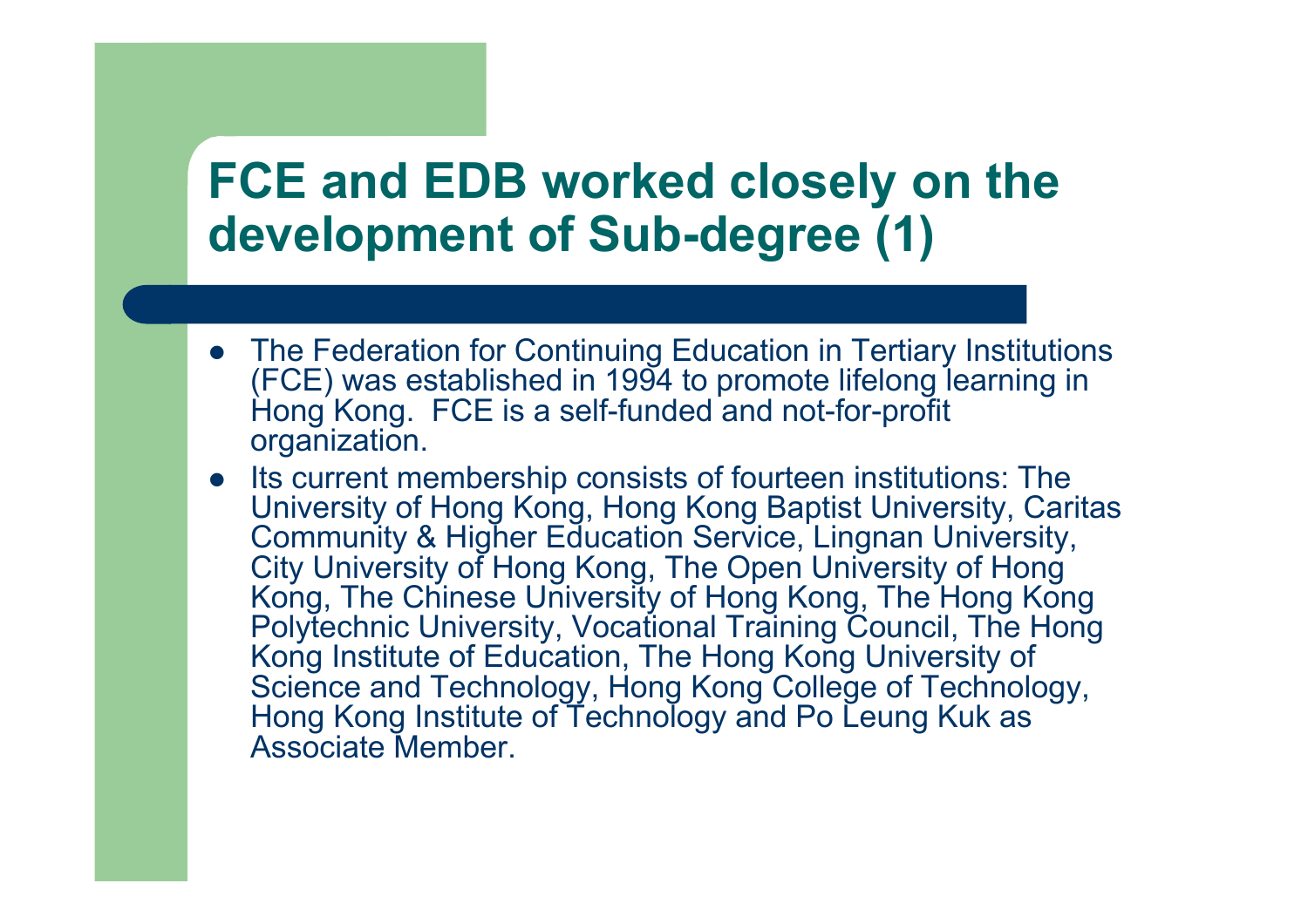### FCE and EDB worked closely on the development of Sub-degree (2)

- FCE Member Institutions began offering Associate Degree in 2001.
- To ensure the quality of sub-degree programmes, FCE worked closely with EDB and with external QA bodies such as the Hong Kong Council for Accreditation of Academic and Vocational Qualifications (HKCAAVQ) and the Joint Quality Review Committee (JQRC).
- In April 2008, FCE and the Expert Group of the<br>
Tripertite Ligisco Committee (EDB/HKCAA)/O/I Tripartite Liaison Committee (EDB/HKCAAVQ/JQRC) co-organized the "Seminar on Sub-degree Education in Hong Kong: From Quality Assurance to Quality Enhancement".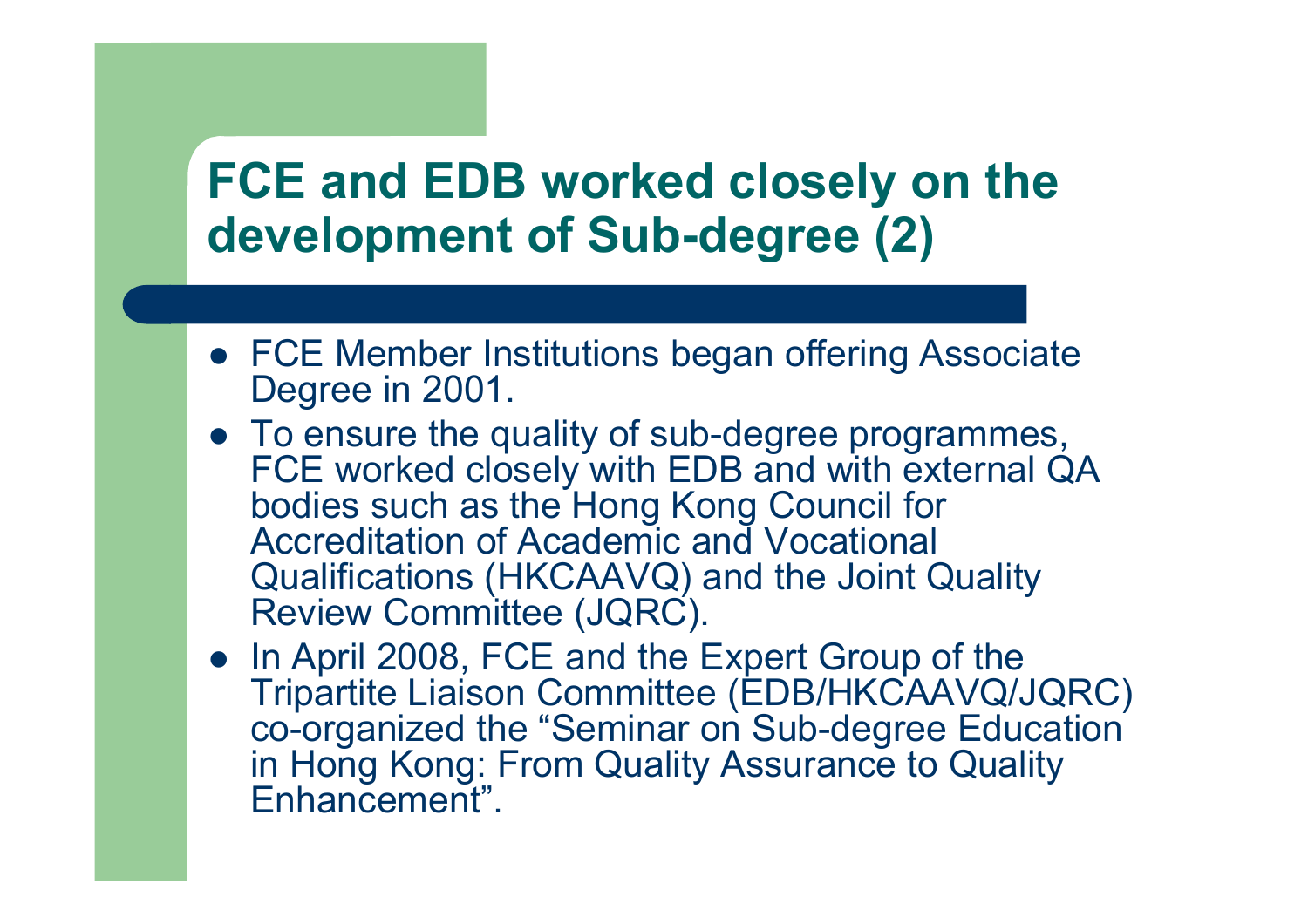## Entry Requirements of AD programmes

- Associate Degree (AD) 2 years a) F.7 level with 1 pass in HKALE (AL) or 2 passes in HKALE (AS) subjects; orb) holder of Pre- Associate Degree.
- Pre-Associate Degree (Pre-AD) 1 year a) F.5 level with 5 passes in HKCEE (including English and Chinese); orb) holder of Project Yi Jin Full Certificate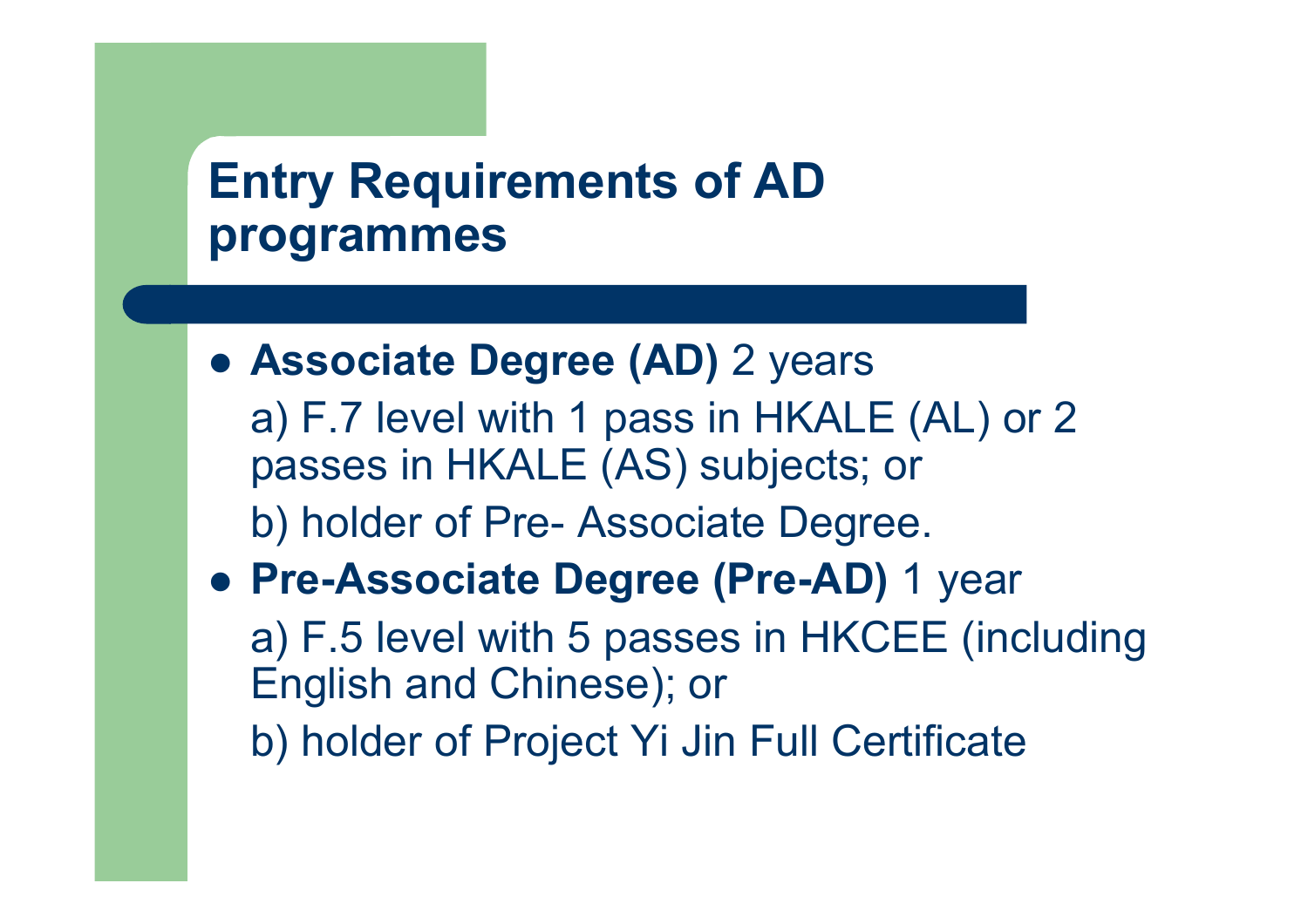## Entry Requirements of HD programmes

- High Diploma (HD)  $2 3$  years\* a) F.7 level with 1 pass in HKALE (AL) or 2 passes in HKALE (AS) subjects; or b) F.5 level with 5 passes in HKCEE; orc) holder of Project Yi Jin Full Certificate.
- \* 4 years for students without 5 passes in HKCEE in some institutions.
- The Qualification of Project Yi Jin (PYJ) With a pass in 10 subjects, including 7 core & 3 electives, it gives PYJ graduates a "comparable to 5 passes in HKCEE" qualification and can apply for HD or Pre-AD courses or similar courses.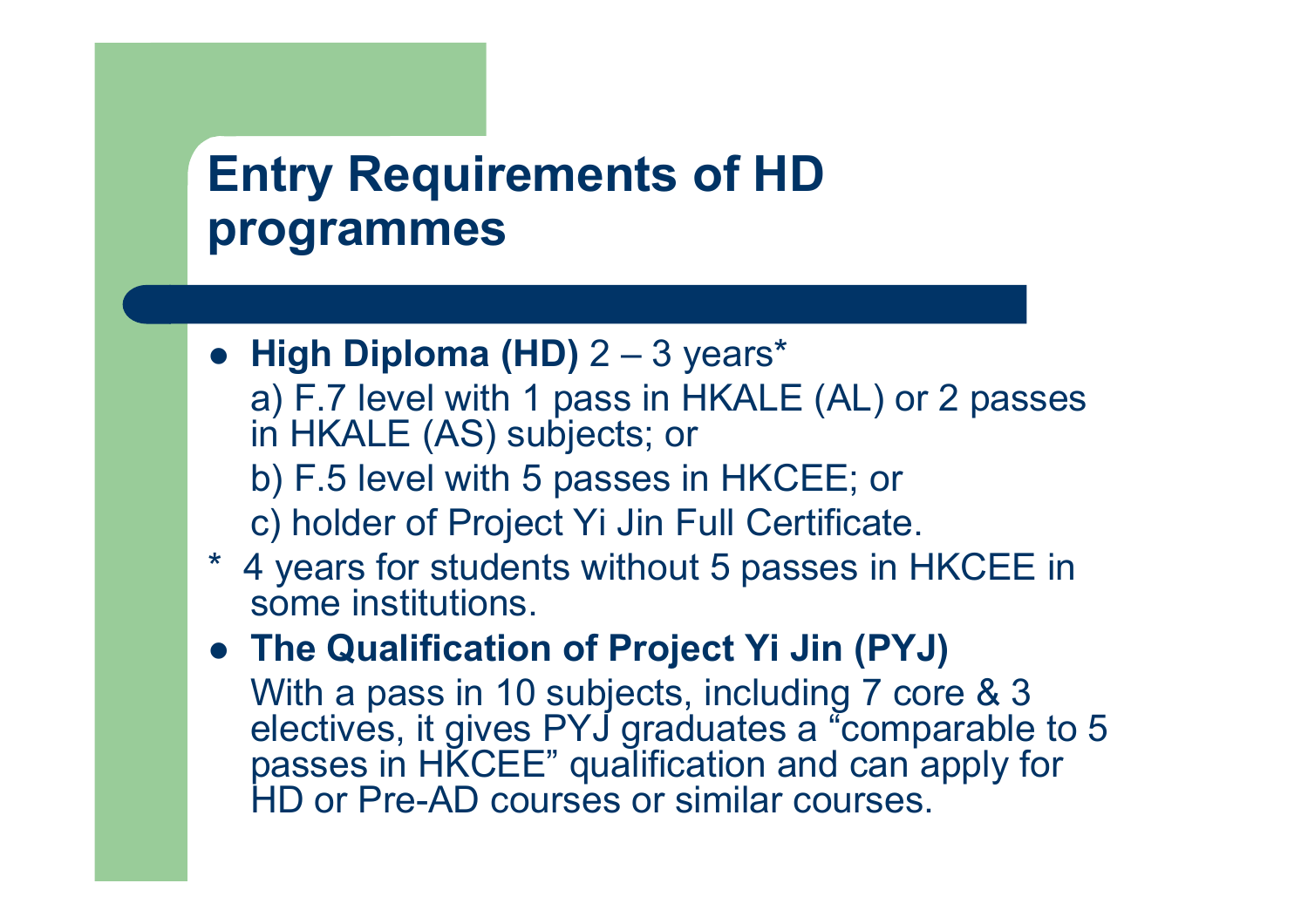### Differences in curriculum between AD and HD (an example)

|                                                                                                                                             | <b>AD</b>                                                            | <b>HD</b>                                                                 |
|---------------------------------------------------------------------------------------------------------------------------------------------|----------------------------------------------------------------------|---------------------------------------------------------------------------|
| <b>Focus</b>                                                                                                                                | <b>General</b><br><b>Education with</b><br>many areas of<br>subjects | <b>Vocational based</b><br>training, focus on<br>specialized<br>knowledge |
| <b>Generic Skills including English and</b><br>Chinese Languages, IT& Quantitative<br><b>Skills, Communication &amp; Analytical Skills.</b> | 35%                                                                  | $30 - 35%$                                                                |
| <b>General Education including Cultural</b><br>Study, Social Science, Philosophy, Arts<br>& Humanities, Science & Technology.               | 25%                                                                  |                                                                           |
| <b>Specialized Knowledge &amp; Skills in a</b><br>specific field or theme                                                                   | 40%                                                                  | 65-70%                                                                    |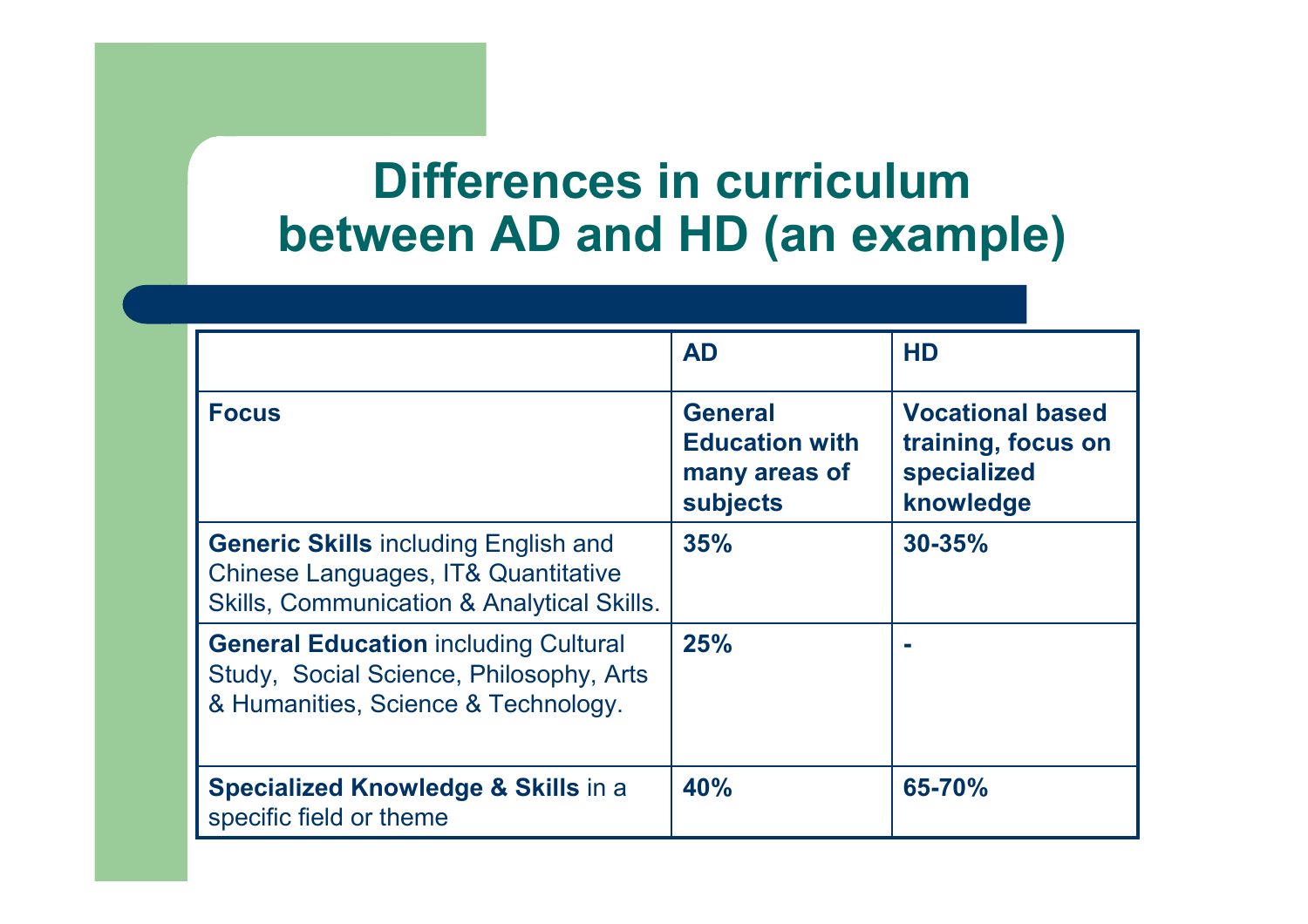#### Number of Self-financed AD/HD Programmesin Hong Kong (2001-2007)

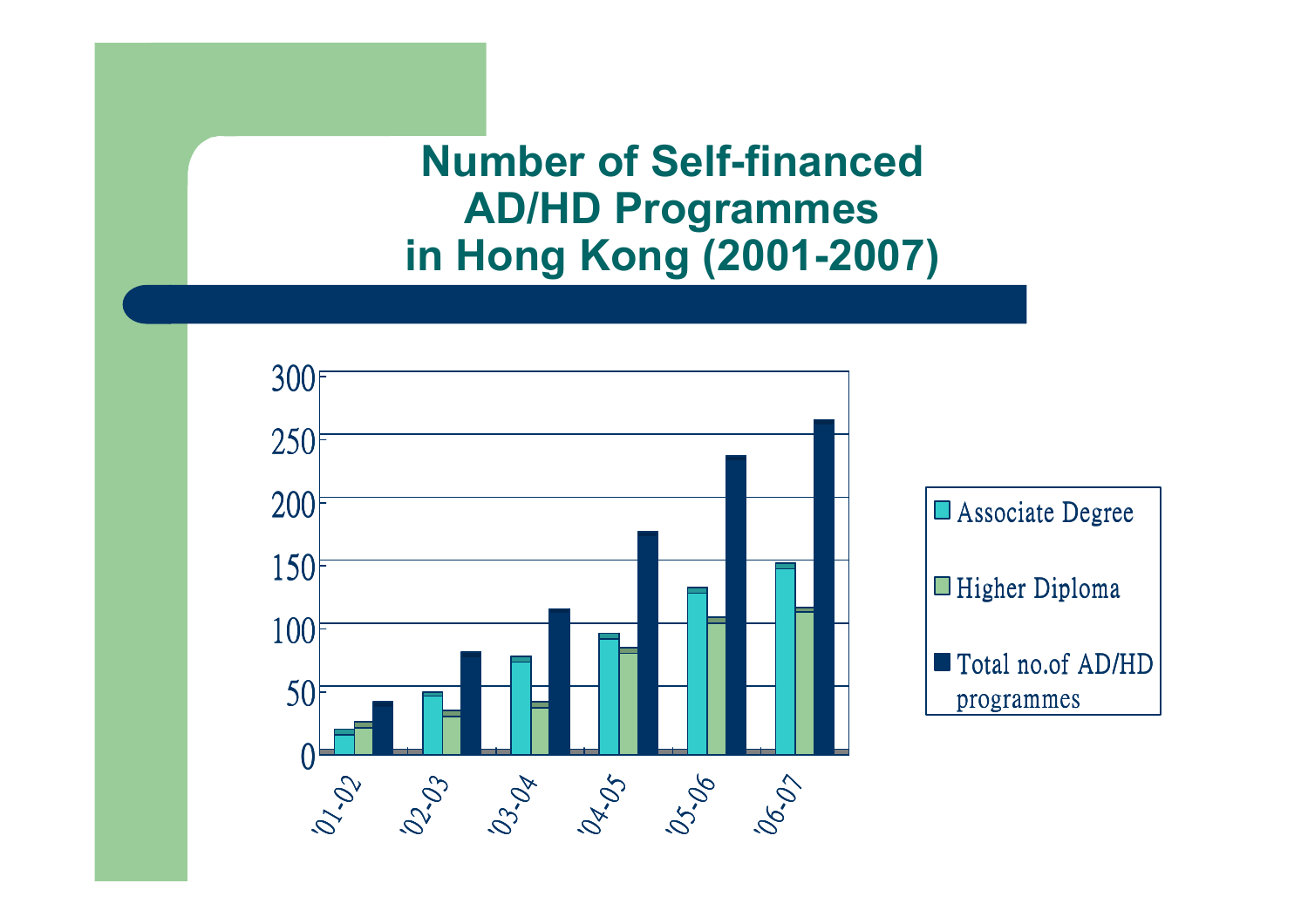#### Number of Students enrolled in AD/HD Programmesin Hong Kong (2001-2007)

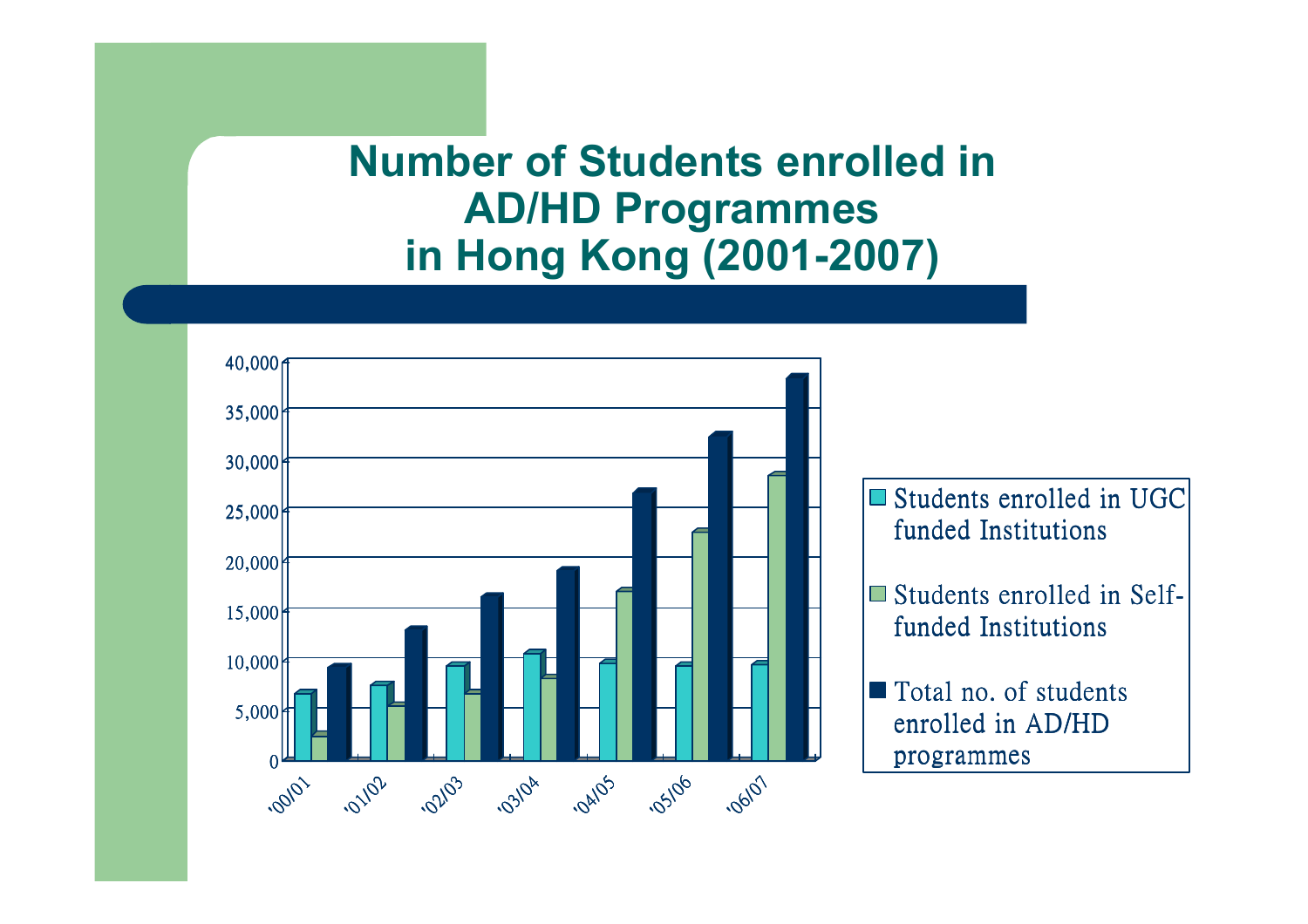#### Progression Path

Post-graduate Study or Employment